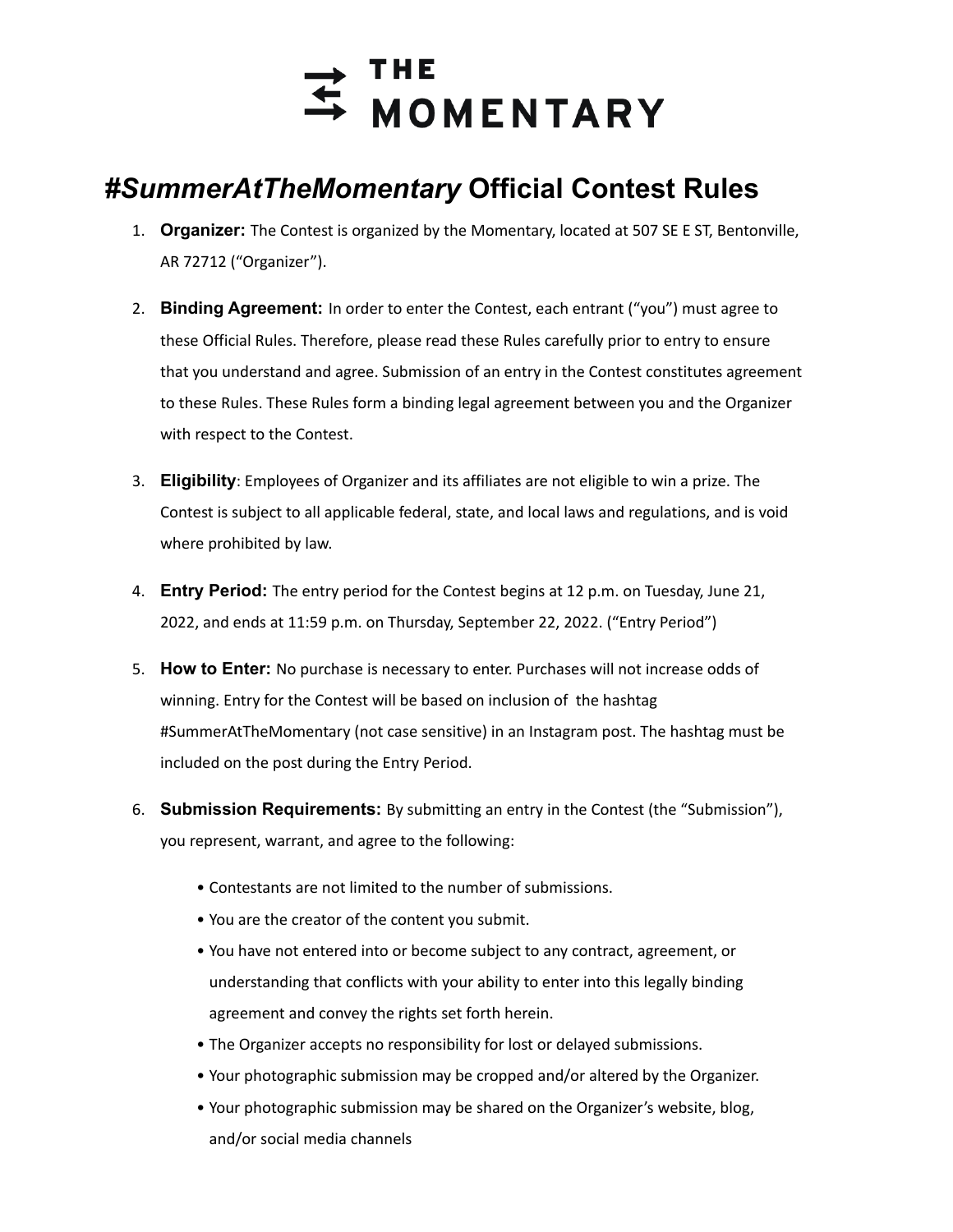- 7. **License Grant:** By making a Submission, you hereby acknowledge that you shall not be entitled to any monetary compensation by the Organizer.
- 8. **Winner Selection:** After the Entry Period, the Organizer will select, at random, three winners from the submissions. Winners will be notified by the Momentary via Instagram that they have won. Each winner's full name and social media handle may be announced on the Momentary's social media platforms.
- 9. **Prizes:** Each of the winners will receive one (1) Crystal Bridges Museum of American Art gift card worth one hundred dollars (\$100) redeemable at the following locations: The Tower Bar at the Momentary, The Momentary Shop, the Museum Store at Crystal Bridges, Eleven (the restaurant and Coffee Bar at Crystal Bridges), and ticketed programs and events for both the Momentary and Crystal Bridges.

There is no cash alternative. Prize must be taken as offered. If a winner chooses not to accept the prize, an alternate winner will be selected at random. All federal, state, and local taxes on the value of the prizes are the sole responsibility of the winners. Return of any prize/prize notification may result in disqualification and selection of an alternate winner. Any winner who cannot be contacted within forty- eight (48) hours of attempted first notification may result in disqualification and forfeiture of his or her prizes.

- 10. **Right to Use Name, Likeness, and Other Identifying Information:** By making a Submission, you grant to Organizer, its affiliates, and their respective successors and assign the right, except where prohibited by law, to use your photo and social media handle for all purposes, including, but not limited to, press and social media communications, without further compensation to you.
- 11. **General Conditions:** This Competition is governed by the laws of the State of Arkansas, United States. All federal, state, and local laws and regulations apply. By participating in this Competition, you agree to be bound by the terms of these Official Rules which will be posted at theMomentary.org throughout the Entry Period, and by the decisions of the Organizer, which are final and binding on all matters pertaining to this Competition.

Organizer reserves the right, at its sole discretion, to disqualify any entrant found to be (1) tampering or attempting to tamper with the entry process or the operation of the Competition; (2) violating the Official Rules; (3) violating the terms of service, conditions of use, or general rules or guidelines of any Organizer property or service; or (4) acting with the intent to annoy, abuse, threaten, or harass any other person. Any false information provided within the context